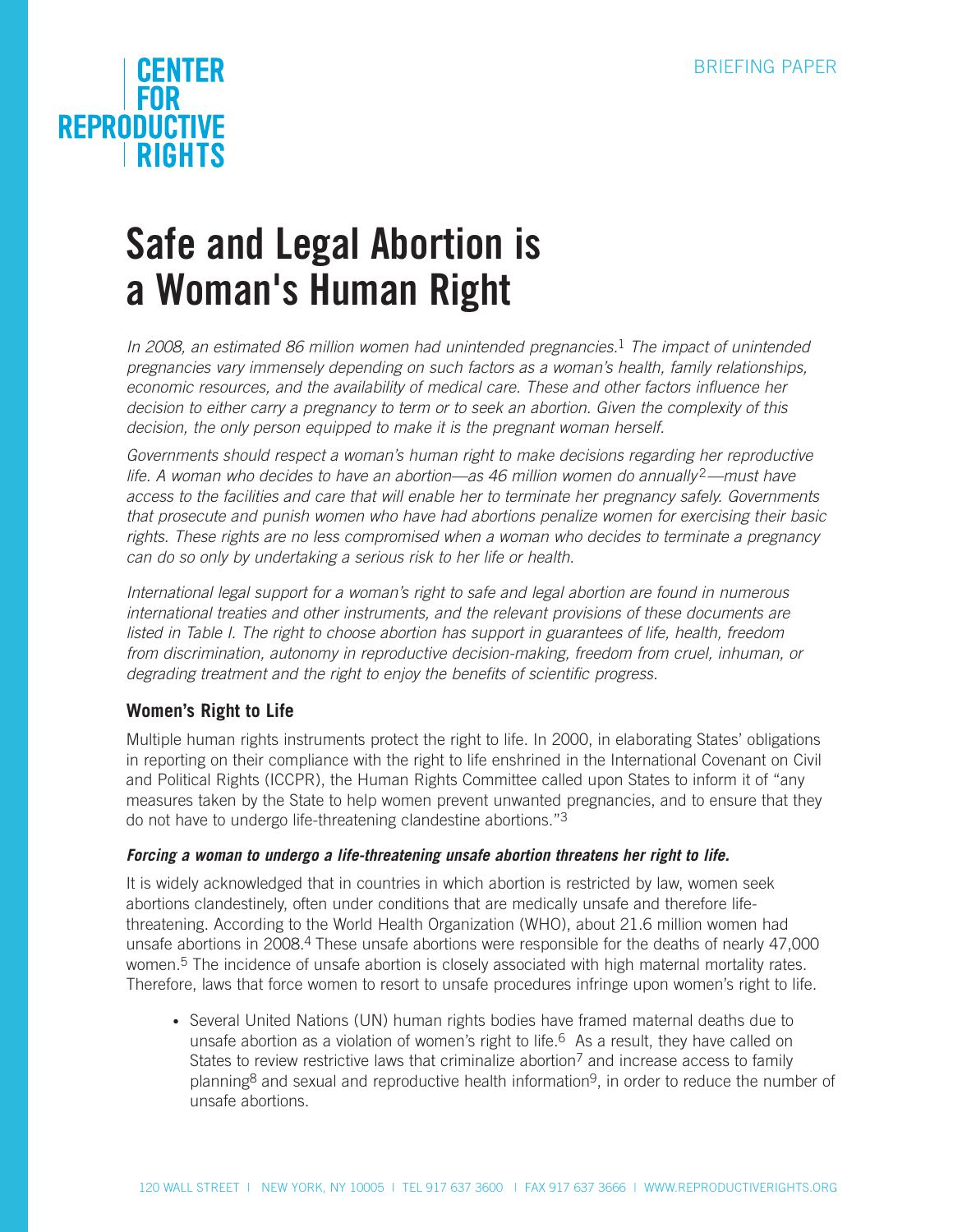• While the phrase "right to life" has been associated with the campaigns of those who oppose abortion, it has not been interpreted in any international setting to require restrictions on abortion. Most recently, the European Court of Human Rights, in the case *Vo v. France*, ruled that "it is neither desirable, nor even possible as matters stand, to answer in the abstract the question whether the unborn child is a person for the purpose of Article 2 of the Convention …" (providing that "[e]veryone's right to life shall be protected by law").<sup>10</sup> The court therefore refused to adopt a ruling that would have called into question the validity of laws permitting abortion in 39 member states of the Council of Europe.

#### **Women's Right to Health**

International law guarantees women the right to "the highest attainable standard of physical and mental health."11 The right to health requires governments to provide health care and to work toward creating conditions conducive to the enjoyment of good health.<sup>12</sup> In 2000, the Committee on Economic, Social and Cultural Rights recognized that the right to health includes "the right to control one's health and body, including sexual and reproductive freedom, and the right to be free from interference."13 Furthermore, the right to health "requires the removal of all barriers interfering with access to health services, education and information, including in the area of sexual and reproductive health."14

The Protocol to the African Charter on Human and Peoples' Rights on the Rights of Women in Africa (Maputo Protocol) explicitly recognizes that the right to health includes access to safe and legal abortion, at a minimum, in certain circumstances. It requires States Parties to "ensure that the right to health of women, including sexual and reproductive health is respected and promoted" by taking appropriate measures to authorize abortion "in cases of sexual assault, rape, incest, and where the continued pregnancy endangers the mental and physical health of the mother or the life of the mother or the foetus."15

#### *Safe abortion services protect women's right to health.*

The right to health can be interpreted to require governments to take appropriate measures to ensure that women have the necessary information and the ability to make crucial decisions about their reproductive lives, such as determining whether or not to continue a pregnancy, and to guarantee that women are not exposed to the risks of unsafe abortion, which can have devastating effects on their health, leading to long-term disabilities, such as uterine perforation, chronic pelvic pain or pelvic inflammatory disease. Such measures include removing barriers that interfere with women's access to health services, such as legal restrictions on abortion, and ensuring access to high-quality abortion information and services.

- Several UN human rights bodies have recognized the deleterious impact of restrictive abortion laws on women's health $16$  and have consistently raised general concerns about the inaccessibility of safe abortion services.<sup>17</sup>
- The Programme of Action adopted at the International Conference on Population and Development (ICPD) in 1994 called upon governments to consider the consequences of unsafe abortion on women's health.<sup>18</sup> It states that governments should "deal with the health impact of unsafe abortion as a major public health concern."<sup>19</sup>
- At the 1995 Fourth World Conference on Women, the international community reiterated this language and urged governments to "consider reviewing laws containing punitive measures against women who have undergone illegal abortions."20 In addition, in a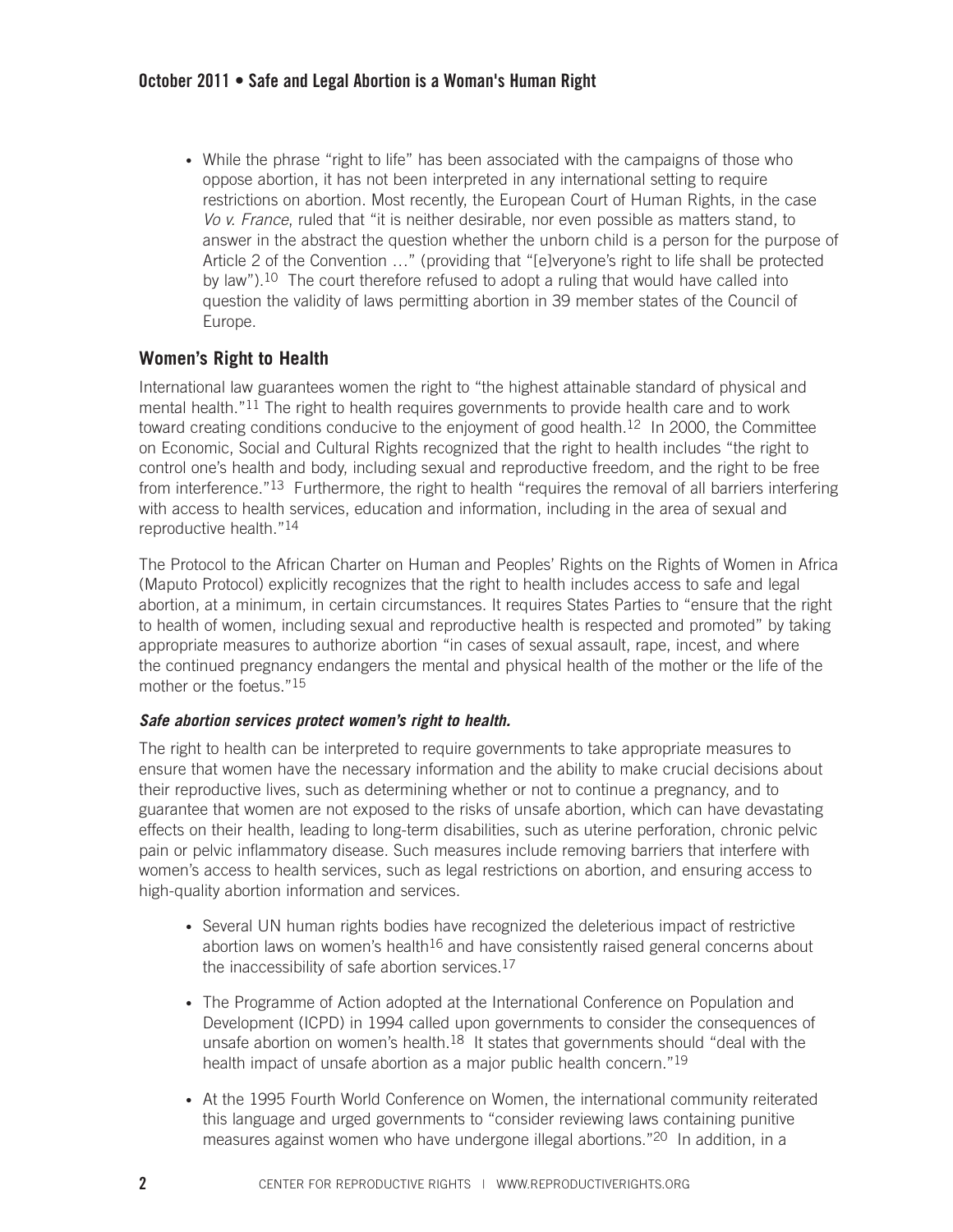paragraph addressing research on women's health, the Platform for Action adopted at this conference urges governments "to understand and better address the determinants and consequences of unsafe abortion."21

• In 1999, at the five-year review of the ICPD, governments recognized the need for greater safety and availability of abortion services. They affirmed that "in circumstances where abortion is not against the law, health systems should train and equip health-service providers and should take other measures to ensure that such abortion is safe and accessible. Additional measures should be taken to safeguard women's health."22

#### **Women's Right to Equality and Non-Discrimination**

The right to gender equality is a fundamental principle of human rights law. All major human rights instruments require freedom from discrimination in the enjoyment of protected human rights. According to the Convention on the Elimination of All Forms of Discrimination against Women, "discrimination against women" includes laws that have either the "effect" or the "purpose" of preventing a woman from exercising any of her human rights or fundamental freedoms on a basis of equality with men.23 In 1999, the Committee on the Elimination of Discrimination against Women (CEDAW Committee) recognized "laws that criminalize medical procedures only needed by women and that punish women who undergo those procedures" as a barrier to women's access to appropriate health care. <sup>24</sup>

#### *Denying women access to abortion is a form of gender discrimination.*

Laws that restrict abortion have the effect and purpose of preventing a woman from exercising any of her human rights or fundamental freedoms on a basis of equality with men.

- Restricting abortion has the *effect* of denying women access to a procedure that may be necessary for their equal enjoyment of the right to health. Only women must live with the physical consequences of unwanted pregnancy. Some women suffer maternity-related injuries, such as hemorrhage or obstructed labor. Women are consequently exposed to health risks not experienced by men.
- Laws that deny access to abortion, whatever their stated objectives, have the *discriminatory purpose* of both denigrating and undermining women's capacity to make responsible decisions about their bodies and their lives. Indeed, it is not surprising that unwillingness to allow women to make decisions about their own bodies often coincides with the tendency to deny women decision-making roles in the areas of political, economic, social, and cultural affairs.
- The CEDAW Committee has consistently expressed concern about restrictive laws that criminalize abortion.25 Furthermore, the Human Rights Committee has recognized that criminalizing abortion, even in cases of rape, is incompatible with the States' obligation to ensure the equal right of men and women to the civil and political rights set forth in the ICCPR.26 Additionally, it has indicated that the problem of maternal mortality due to unsafe abortion is evidence of discrimination against women.27

#### **Women's Right to Reproductive Self-Determination**

Human rights instruments provide the basis for the right of women to make decisions regarding their own bodies. In particular, they require the right to freedom in decision-making about private matters. Such provisions include protections of the right to physical integrity, the right to decide freely and responsibly the number and spacing of one's children and the right to privacy.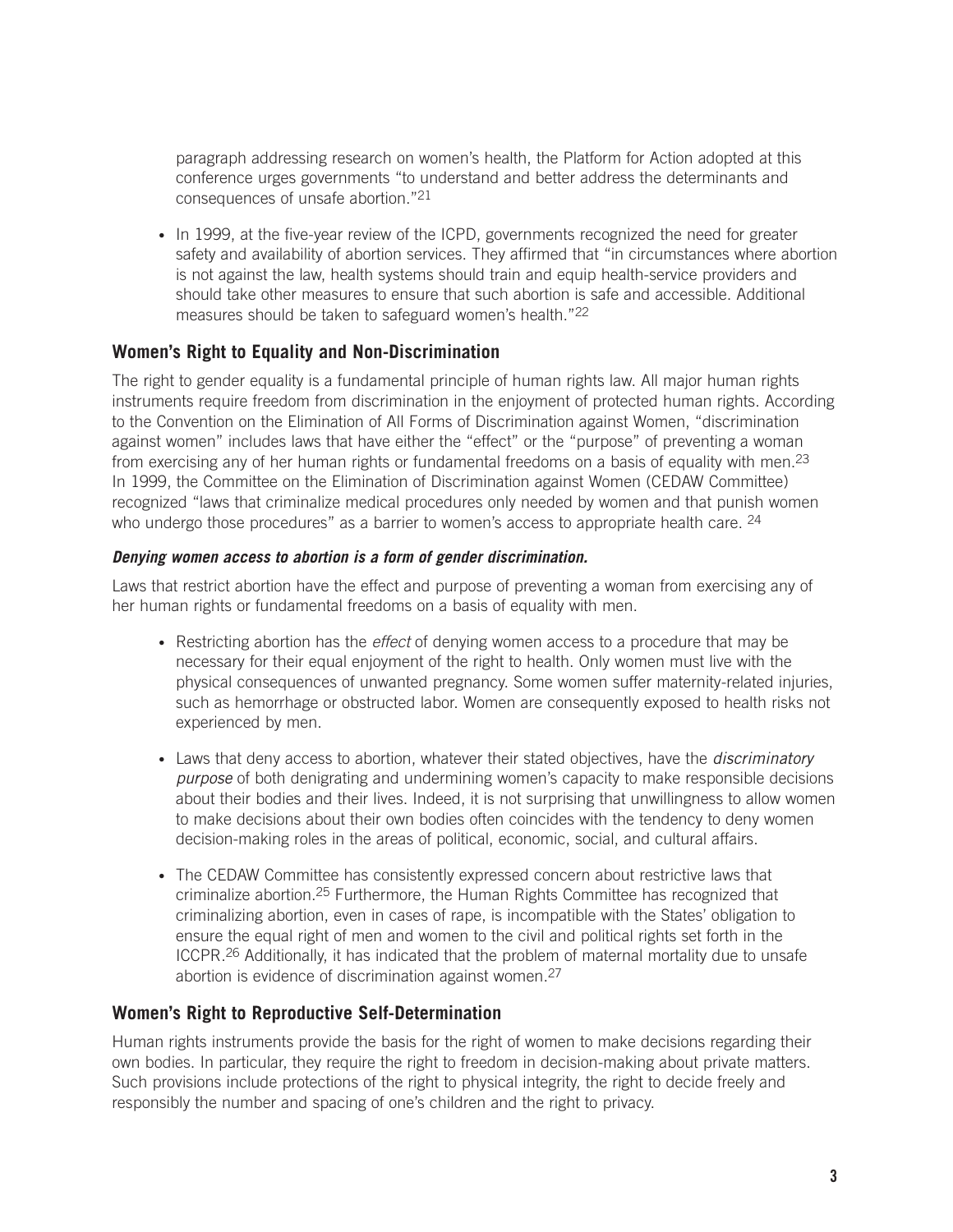#### **October 2011 • Safe and Legal Abortion is a Woman's Human Right**

#### *Women have the right to decide whether or not to bring a pregnancy to term.*

When a pregnancy is unwanted, its continuation can take a heavy toll on a woman's physical and emotional well-being. Decisions one makes about one's body, particularly one's reproductive capacity, lie squarely in the domain of private decision-making. A pregnant woman may seek advice from others, but only she knows whether she is ready to have a child, and governments should play no role in making that decision for her.

- The Human Rights Committee has recognized that denying women access to legal abortion services is an arbitrary interference in their private lives.<sup>28</sup>
- The European Court of Human Rights has underscored the connection between pregnancy and a woman's private life, which includes her physical and psychological integrity. It has recognized that States have a positive obligation to effectively secure the physical integrity of pregnant women.29 This obligation requires them to establish procedural safeguards to ensure that women can make an informed decision about whether or not to terminate a pregnancy<sup>30</sup> and access safe and legal abortion services in a timely manner.<sup>31</sup>

#### **Woman's Right to be Free from Cruel, Inhuman, or Degrading Treatment**

International law recognizes that women have a right to be free from cruel, inhuman, or degrading treatment. The Human Rights Committee has stated that cruel, inhuman, or degrading treatment is not restricted to acts that cause physical pain, but also applies to mental suffering, which often accompanies denials of access to abortion services.32

#### *Forcing women to carry pregnancies to term causes physical and mental suffering.*

As a result of restrictive abortion laws and policies, many women experiencing complications of pregnancy and needing therapeutic abortion are forced to suffer from painful, frightening and lifethreatening conditions.

• Human rights bodies have recognized that restrictive abortion laws can lead to violations of the right to be free from cruel, inhuman and degrading treatment. The Committee against Torture has recognized the impact of restrictive laws, which force women to carry unwanted pregnancies to term or to undergo illegal abortions that often place their health and lives in danger, and noted that the failure of States to take steps to prevent these acts constitutes cruel and inhuman treatment.33 Specifically, it has indicated that a total prohibition on abortion, which forces a woman to carry a pregnancy resulting from a crime of genderbased violence, such as rape, "entails constant exposure to the violation committed against her and causes serious traumatic stress and a risk of long-lasting psychological problems such as anxiety and depression."34 The Human Rights Committee has stated that criminalizing abortion is incompatible with the right to be free from cruel, inhuman or degrading treatment.35

Women may also undergo severe suffering and anguish when legal abortion services are inaccessible.

• In many countries, healthcare personnel refuse to provide legal abortion services because of their own objection or discriminatory attitudes towards abortions. In the case of *L.M.R. v. Argentina*, the Human Rights Committee found that the State's failure to ensure a woman's access to abortion services to which she was legally entitled, caused her physical and mental suffering, which constituted cruel, inhuman or degrading treatment.36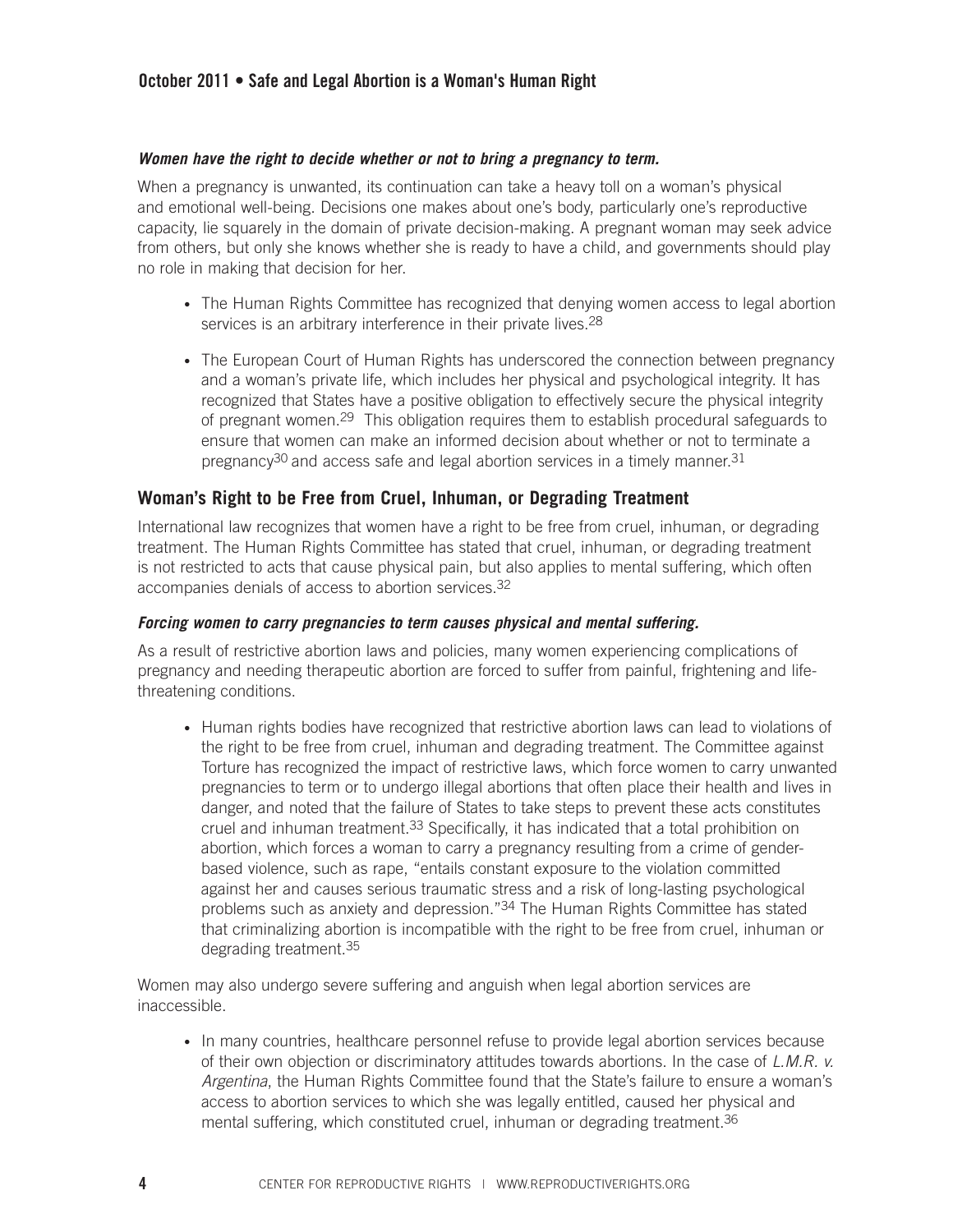• Additionally, in the case of *R.R. v. Poland*, the European Court of Human Rights established a violation of the right to be free from inhumane and degrading treatment because of the suffering experienced by R.R., due to the knowledge that she could not terminate her pregnancy even though the fetus had an incurable deformity and she was entitled to have an abortion under the Polish law.<sup>37</sup> The Court stated that "[s]he suffered acute anguish through having to think about how she and her family would be able to ensure the child's welfare, happiness and appropriate long-term medical care."38

Furthermore, the denial of access to abortion services in certain circumstances, regardless of the legality of the procedure, constitutes cruel, inhuman or degrading treatment.

• In the landmark decision of *K.L. v. Peru*, the Human Rights Committee found that the depression and emotional distress experienced by a 17-year old girl were foreseeable consequences of the State's failure to enable her to benefit from a therapeutic abortion, and constituted a violation of her fundamental right to be free from cruel, inhuman, or degrading treatment.<sup>39</sup> Notably, this ruling did not depend on the legality of abortion.<sup>40</sup>

#### **Women's Right to the Enjoyment of the Benefits of Scientific Progress**

The Universal Declaration of Human Rights<sup>41</sup> and the International Covenant on Economic, Social and Cultural Rights42 enshrine the right to enjoy the benefits of scientific progress.

#### *Women have the right to access the full range of abortion technologies.*

As the medical and scientific communities make advances in abortion technologies, this right entitles women to access the full range of technologies for the safest abortion care.

- The right to the benefits of scientific progress is particularly salient in the context of abortion because numerous safe, effective and low-cost health interventions, such as medical abortions, can substantially improve women's access to safe abortion services, thereby reducing the incidence of unsafe abortion, and decreasing the attendant maternal morbidity and mortality rates. Medical abortion is an alternative to surgical abortion that generally uses two medicines to end a pregnancy. The most common regimen calls for an oral dose of Mifepristone, followed by a dose of Misoprostol up to 48 hours later. This regimen, which can be initiated as soon as pregnancy is confirmed, is approximately 95% effective.43 In 2005, the WHO added Mifepristone and Misoprostol to its Model List of Essential Medicines, a list intended to guide governments in their prioritization of necessary drugs for budgetary allocations and procurement in their national health systems.44
- Permitting medical abortion can significantly improve women's overall access to safe abortion because it can be provided in a broad range of settings, such as in practitioner's offices, and can be offered by non-physicians, which helps to expand the pool of providers available to perform safe abortions.45 Additionally, reducing reliance on physicians can reduce costs and help make abortion more available and accessible to women. By approving medical abortion protocols, training providers and removing barriers to the regimen, governments can ensure that women have access to medical abortion in a safe setting, which allows them to enjoy their right to the benefits of scientific progress.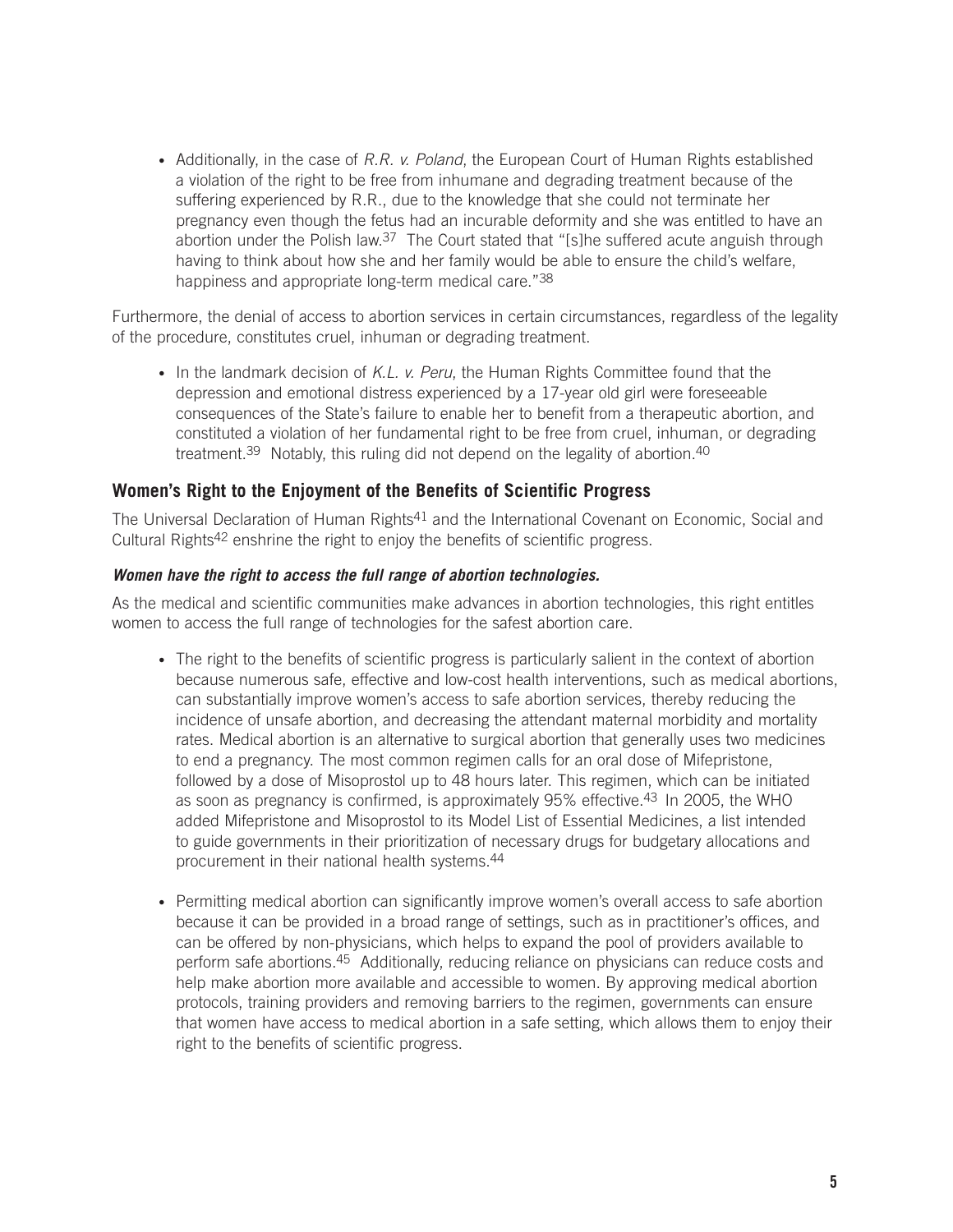## **TABLE I**

| Human<br><b>Rights</b><br><b>Protected</b>                                          | <b>International Legal Instruments</b>                            |                                                            |                                                                            |                                                           |                                                  |                                             | <b>Regional Legal Instruments</b>                                  |                                 |                                       |                                                                    | <b>Conference Documents</b>                  |                                                         |                                                |
|-------------------------------------------------------------------------------------|-------------------------------------------------------------------|------------------------------------------------------------|----------------------------------------------------------------------------|-----------------------------------------------------------|--------------------------------------------------|---------------------------------------------|--------------------------------------------------------------------|---------------------------------|---------------------------------------|--------------------------------------------------------------------|----------------------------------------------|---------------------------------------------------------|------------------------------------------------|
|                                                                                     | Universal<br>Declar-<br>ation of<br>Human<br>Rights <sup>46</sup> | Civil and<br>Political<br>Rights <sup>47</sup><br>Covenant | Economic,<br>Social<br>and<br>Cultural<br>Rights<br>Covenant <sup>48</sup> | Women's<br>Conven-<br>tion <sup>49</sup>                  | Children's<br>Conven-<br>tion <sup>50</sup>      | Disability<br>Conven-<br>tion <sup>51</sup> | American<br>Conven-<br>tion<br>on<br>Human<br>Rights <sup>52</sup> | Banjul<br>Charter <sup>53</sup> | Maputo<br>Prot-<br>ocol <sup>54</sup> | European<br>Conven-<br>tion<br>on<br>Human<br>Rights <sup>55</sup> | Vienna <sup>56</sup>                         | Cairo <sup>57</sup>                                     | Beijing <sup>58</sup>                          |
| The right<br>to life,<br>liberty &<br>security                                      | Art. 3                                                            | Art. 6.1<br>Art. 9.1                                       |                                                                            |                                                           | Art. 6<br>Art. 37(b)<br>Art. 37(c)<br>Art. 37(d) | Art. 10<br>Art. 14                          | Art. 4.1<br>Art. 7.1                                               | Art. 4<br>Art. 6                | Art. 4                                | Art. 2.1<br>Art. 5.1                                               |                                              | Prin. 1<br>Para.<br>8.34                                | Para. 106<br>Para. 216                         |
| The right<br>to be free<br>from cruel,<br>inhuman<br>or deg-<br>rading<br>treatment | Art. 5                                                            | Art. 7                                                     |                                                                            |                                                           | Art. 37(a)                                       | Art. 15                                     | Art. 5.2                                                           | Art. 5                          | Art. 4                                | Art. 3                                                             | Para. 56                                     | Para.<br>4.10                                           |                                                |
| The right<br>to equality<br>& to be<br>free from<br>gender<br>discrimin-<br>ation   | Art. 2                                                            | Art. 2.1<br>Art. 3                                         | Art. 2.2<br>Art. 3                                                         | Art. 1<br>Art. 2<br>Art. 3                                | Art. 2                                           | Art. 3(b)<br>Art. 3(g)<br>Art. 5<br>Art. 6  | Art. 1                                                             | Art. 2<br>Art. 3<br>Art. 18.3   | Art. 2                                | Art. 14                                                            | Para. 18                                     | Prin. 1<br>Prin. 4                                      | Para. 214<br>Para. 216<br>Para. 232            |
| The right<br>to modify<br>customs<br>that<br>discrim-<br>inate<br>against<br>women  |                                                                   |                                                            |                                                                            | Art. 2<br>Art. 3<br>Art. 5                                | Art. 24.3                                        |                                             |                                                                    |                                 | Art.<br>2(2)                          |                                                                    | Para. 18<br>Para. 38<br>Para. 49             | Para.<br>4.4<br>Para.<br>5.5<br>Para.<br>9.2            | Para. 107<br>Para. 224<br>Para. 230            |
| The right<br>to health,<br>reproduc-<br>tive health,<br>& family<br>planning        | Art. 25                                                           |                                                            | Art. 12                                                                    | Art<br>11.1(f)<br>Art. 11.3<br>Art. 12<br>Art.<br>14.2(b) | Art. 24                                          | Art. 25                                     |                                                                    | Art. 16                         | Art. 14                               |                                                                    | Para. 18<br>Para. 24<br>Para. 31<br>Para. 41 | Prin. 8<br>Para.<br>7.2<br>Para.<br>7.3<br>Para.<br>7.5 | Para. 89<br>Para. 92<br>Para. 106<br>Para. 223 |
| The right<br>to privacy                                                             | Art. 12                                                           | Art. 17                                                    |                                                                            |                                                           | Art. 16                                          | Art. 3(a)<br>Art. 22                        | Art. 11                                                            |                                 |                                       | Art. 8                                                             |                                              | Para.<br>7.2                                            | Para. 106<br>Para. 107                         |
| The<br>right to<br>determine<br>number<br>& spacing<br>of one's<br>children         |                                                                   |                                                            |                                                                            | Art.<br>16.1(e)                                           |                                                  | Art.<br>23(b)                               |                                                                    |                                 | Art.<br>14(1)<br>(b)                  |                                                                    |                                              | Prin. 8<br>Para.<br>7.3                                 | Para. 223                                      |
| The right<br>to the<br>enjoyment<br>of the<br>benefits of<br>scientific<br>progress | Art. 27                                                           | Art.<br>15(b)                                              |                                                                            |                                                           |                                                  |                                             |                                                                    |                                 |                                       |                                                                    |                                              | Para.<br>7.3                                            |                                                |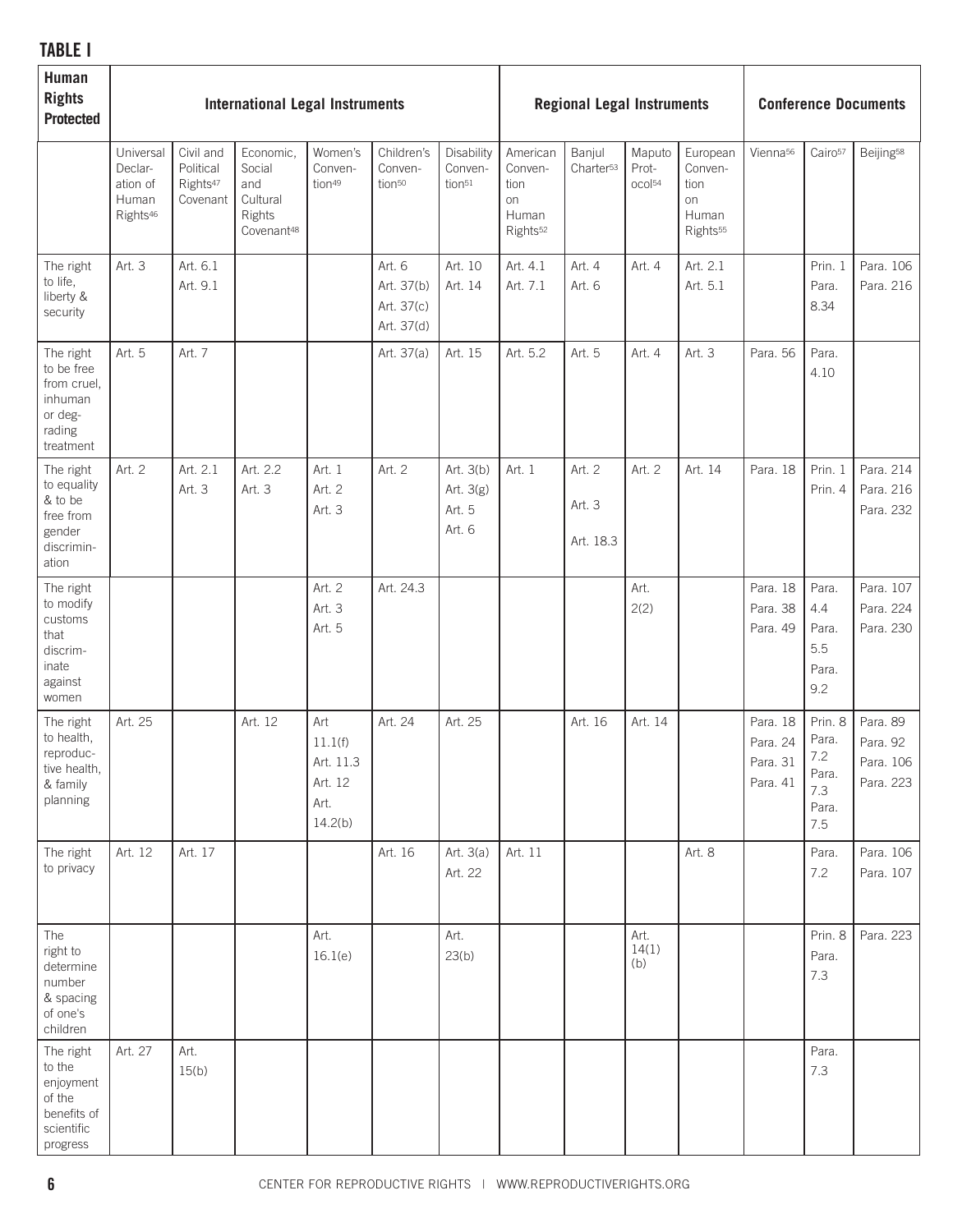#### **Endnotes**

- 1 Susheela Singh et al., *Unintended Pregnancy: Worldwide*  Levels, Trends, and Outcomes, 41 STUDIES IN FAMILY PLANNING 241, 243 (2010). Unintended pregnancies are comprised of "unplanned births, induced abortion, and miscarriages." *Id*. at 241.
- 2 World Health Organization (WHO), Safe Abortion: Technical and Policy Guidance for Health Systems 12 (2003).
- 3 Human Rights Committee, *General Comment No. 28: Equality of rights between men and women* (Art. 3) (68th Sess., 2000), para. 10, U.N. Doc. CCPR/C/21/Rev.1/Add.10 (2000).
- WORLD HEALTH ORGANIZATION (WHO), UNSAFE ABORTION: Global and regional estimates of the incidence of unsafe ABORTION AND ASSOCIATED MORTALITY IN 2008 1 ( $6^{\text{th}}$  ed.2011).
- 5 *Id.* at 27.
- 6 See, e.g., Rep. of the Comm. on the Elimination of Discrimination against Women (CEDAW Committee), 20<sup>th</sup> Sess., Jan.  $19$  – Feb. 5, 1999,  $21<sup>st</sup>$  Sess., June 7-25, 1999, pt. 2, ch. IV, **Belize**, para. 56, U.N. Doc. A/54/38/Rev. 1, GAOR, 54th Sess., Supp. No. 38 (1999) [hereinafter CEDAW 1999]; CEDAW 1999, pt. 1, ch. IV, **Colombia**, para. 393; Rep. of the CEDAW Committee, 18<sup>th</sup> Sess., Jan 19 – Feb. 6, 1998, 19th Sess., June 22 – July 10, 1998, pt. 1, ch. IV, **Dominican Republic**, para. 337, U.N. Doc. A/53/38/Rev. 1, GAOR, 53rd Sess., Supp. No. 38 (1998) [hereinafter CEDAW 1998]; Rep. of the Human Rights Committee, 76<sup>th</sup> Sess., Oct. 14 – Nov. 1, 2002, 77th Sess., Mar. 17 – Apr. 4, 2003, 78th Sess., 78th Sess., July 13 – Aug. 8, 2003, para. 81(14), U.N. Doc. A/58/40 (Vol. I), GAOR, 58th Sess., Supp. No. 40 (2003).
- 7 See, e.g., CEDAW 1999, *supra* note 6, pt. 2, ch. IV, **Chile**, para. 229; CEDAW 1998, *supra* note 6, at pt. 2, ch. IV, *Peru***,** para. 340; CEDAW Committee, *Concluding Observations: Philippines*, para. 28, U.N. Doc. CEDAW/C/PHI/CO/6 (2006); Human Rights Committee, *Concluding Observations: Poland*, para. 8, U.N. DOC. CCPR/CO/82/POL (2004).
- 8 See, e.g., Rep. of the CEDAW Committee, 32nd Sess., Jan 10-28, 2005, 33rd Sess., July 5-22, 2005, pt. 2, ch. 4, **Burkina Faso**, para. 350, U.N. Doc. A/60/38, GAOR, 60th Sess., Supp. No. 38 (2005); Rep. of the CEDAW Committee, 26th Sess., Jan. 14 – Feb. 1, 2002, 27th Sess., June 3-21, 2002, Exceptional Sess., Aug. 5-23, 2002, pt. 3, ch. 4, **Czech Republic**, para. 102, U.N. Doc. A/57/38, GAOR, 57th Sess., Supp. No. 38 (2002); CEDAW Committee, *Concluding Observations: Mali*, para. 34, U.N. Doc. CEDAW/C/MLI/CO/5 (2006); CEDAW Committee, *Concluding Observations: Nicaragua*, para. 18, U.N. Doc. CEDAW/C/NIC/CO/6 (2007).
- 9 See, e.g., CEDAW Committee, *Concluding Observations: Bosnia and Herzegovina,* para. 36, U.N. Doc. CEDAW/C/BIH/ CO/3 (2006); CEDAW Committee, *Concluding Observations: Cape Verde*, para. 30, U.N. Doc. CEDAW/C/CPV/CO/6 (2006); CEDAW Committee, *Concluding Observations: Namibia*, para. 25, U.N. Doc. CEDAW/C/NAM/CO/3 (2007).
- 10 *Vo v. France*, 53924/00, Eur. Ct. H.R., para. 85 (2004).
- 11 International Covenant on Economic, Social and Cultural Rights, *adopted* Dec. 16, 1966, art. 12 G.A. Res. 2200A (XXI), U.N. GAOR, Supp. No. 16, U.N. Doc. A/6316 (1966) (*entered into force* Jan. 3, 1976), [hereinafter ICESCR].
- 12 Anika Rahman & Rachel Pine, *An International Human Right*  to Reproductive Health Care, 1 HEALTH AND HUMAN RIGHTS 405, 406 (1995); Brigitte Toebes, The Right to Health as a Human Right in International Law 245-258 (1999).
- 13 Committee on Economic, Social and Cultural Rights, *General Comment No. 14: The right to the highest attainable standard of health*, (22nd Sess., 2000), para. 80, U.N. Doc. E/C.12/2000/4 (2000).
- 14 *Id*., para. 21.
- 15 Protocol to the African Charter on Human and Peoples' Rights on the Rights of Women in Africa, 2nd Ordinary Sess., Assembly of the Union, *adopted* July 11, 2003, art. 14 [hereinafter Maputo Protocol].
- 16 See, e.g., Human Rights Committee, *Concluding Observations: Argentina,* para. 14, U.N. Doc. CCPR/CO/70/ARG (2000); CEDAW 1999, *supra* note 6, pt. 2, ch. IV, **Chile**, para. 228; CEDAW 1999, *supra* note 6, pt. 1, ch. IV, **Colombia**, para. 393.
- 17 See, e.g., Human Rights Committee, *Concluding Observations: Mali*, para 14., U.N. Doc. CCPR/CO/77/MLI (2003); Human Rights Committee, *Concluding Observations: Poland*, para. 11, U.N. Doc. CCPR/C/79/Add.110 (1999); CAT Committee, *Concluding Observations: Chile*, para. 7(m), U.N. Doc. CAT/ CR/32/5 (2004).
- 18 *Programme of Action of the International Conference on Population and Development*, Cairo, Egypt, 5-13 September 1994, para. 8.25, U.N. Doc.A/CONF.171/13/Rev.1 (1995) [hereinafter *ICPD Programme of Action*].
- 19 *Id.*
- 20 *The Beijing Declaration and The Platform for Action*, *Fourth World Conference on Women*, Beijing, China, Sept. 4-15, 1995, para. 106K, U.N. Doc. A/CONF.177/20 (1996) [hereinafter *Beijing Declaration and Platform for Action*].
- 21 *Id*.,para 109(I).
- 22 *Key Actions for Further Implementation of the Program of Action of the International Conference on Population and Development, para. 63iii, U.N. GAOR, 21<sup>st</sup> Special Sess., June* 30-July 3, 1999, U.N. Doc. A/S-21/5/Add.1 (1999).
- 23 Convention on the Elimination of All Forms of Discrimination against Women, *adopted* Dec. 18, 1979, art. 1, G.A. Res. 34/180, U.N. GAOR, 34th Sess., Supp. No. 46, at 193, U.N. Doc. A/34/46 (1979) (*entered into force* Sept. 3, 1981) [hereinafter CEDAW].
- 24 Committee on the Elimination of Discrimination against Women, *General Recommendation No. 24: Article 12 of the Convention (women and health)*, (20th Sess., 1999), *in* Compilation of General Comments and General Recommendations Adopted by Human Rights Treaty Bodies, at 358, U.N. Doc. HRI/GEN/1/Rev.9 (Vol. II) (2008).
- 25 CEDAW Committee, *Concluding Observations: Pakistan*, para. 40, U.N. Doc. CEDAW/C/PAK/CO/3 (2007), para. 40; CEDAW Committee, *Concluding Observations: Chile*, para. 19, U.N. Doc. CEDAW/C/CHI/CO/4 (2006).
- 26 Human Rights Committee, *Concluding Observations, Peru*, para. 20, U.N. Doc. CCPR/CO/70/PE (2000) [hereinafter Human Rights Committee, *Concluding Observations: Peru*].
- 27 Human Rights Committee, *Concluding Observations, Mongolia*, para. 8(c), U.N. Doc. CCPR/C/79/Add.120 (2000).
- 28 *K.L. v. Peru,* Human Rights Committee, Communication No. 1153/2003, para. 6.4, U.N. Doc. CCPR/C/85/D/1153/2003 (2005).
- 29 *Tysiąc v. Poland*, 5410/03, Eur. Ct. H.R., para. 107 (2007).
- 30 *R. R. v. Poland*, 27617/04, Eur. Ct. H.R., para. 209 (2011).
- 31 *Id.*, para. 203; *Tysiąc v. Poland*, para. 127-30.
- 32 Human Rights Committee, *General Comment No. 20: Replaces general comment 7 concerning prohibition of torture and cruel treatment or punishment (Art. 7)*, (44<sup>th</sup> Sess., 1992), ch. II, para. 5 at 200, U.N. Doc. HRI/GEN/1/Rev.9 (Vol. I) (2008).
- 33 CAT Committee, *Concluding Observations: Peru*, para. 23, U.N. Doc. CAT/C/PER/CO/4 (2006).
- 34 CAT Committee, *Concluding Observations: Nicaragua,* para. 16, U.N. Doc. CAT/C/NIC/CO/1 (2009).
- 35 Human Rights Committee, *Concluding Observations: Peru*, *supra* note 26, para. 20.